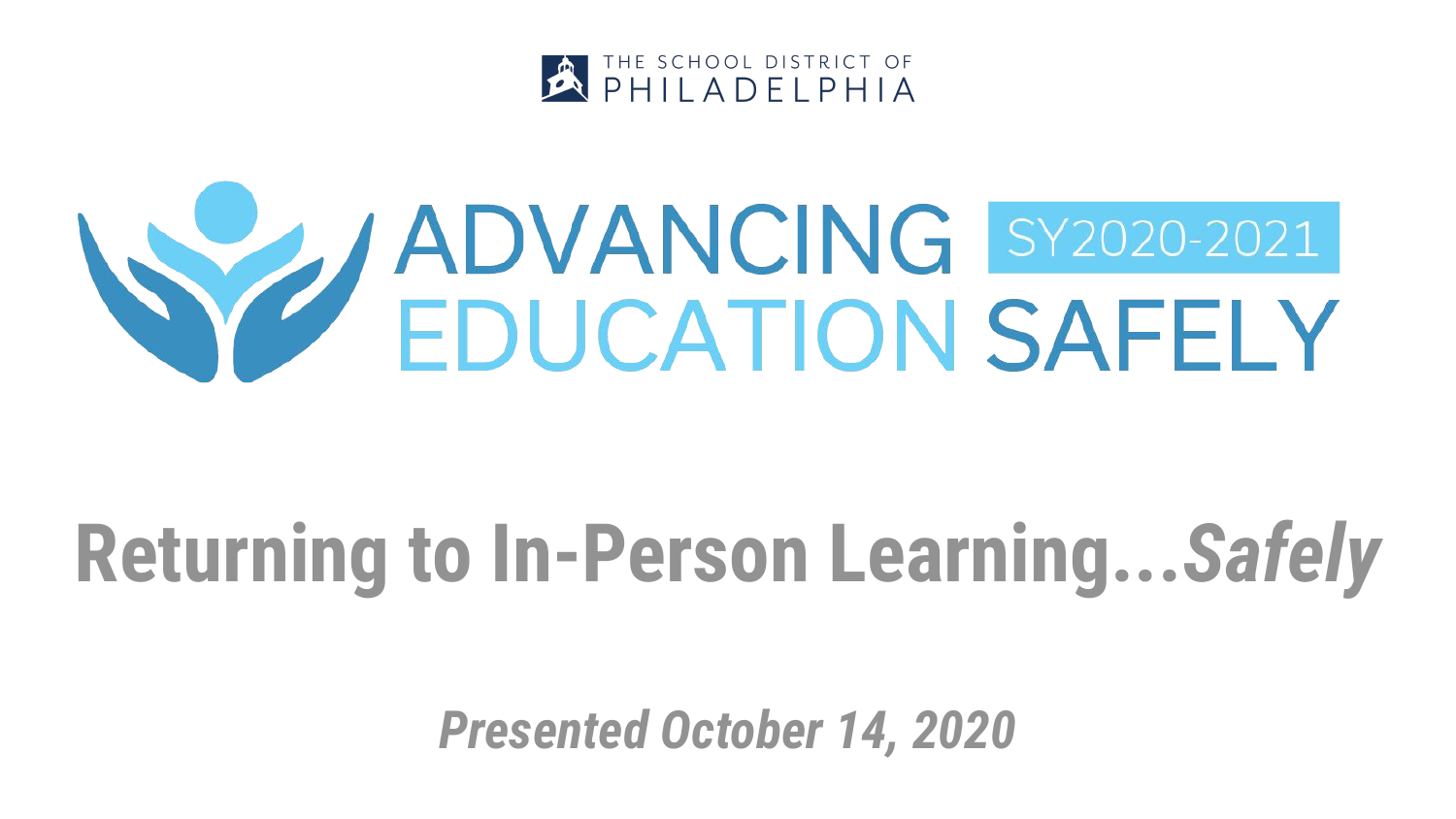#### **Why In-Person Learning Matters for Philadelphia's Students**

- **Children, especially young learners and those** with complex needs who require special supports, **learn best in a classroom** with a great teacher.
- In school, children learn the **social, emotional and behavioral skills** that are vital to their **healthy development and well-being**.
- The lack of in-person learning options disproportionately harms low-income and minority children, whose families are are far less likely to have the resources to hire additional child care or instructional help while they work to support our City.

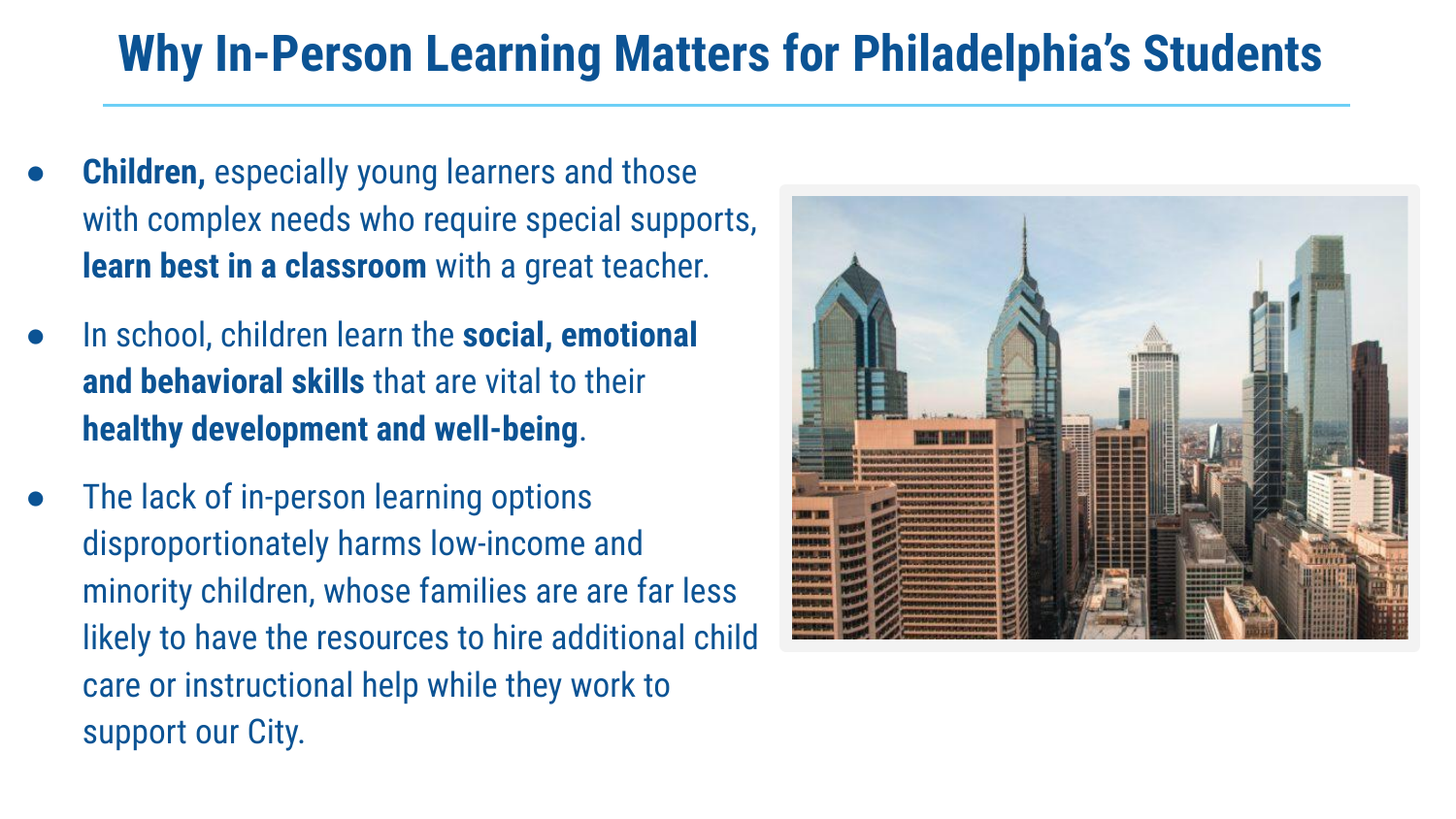

**"**The School District will begin offering families **the option** to transition to a mix of in-person and digital remote learning (hybrid learning model) for students, as long as it is SAFE to do so**."**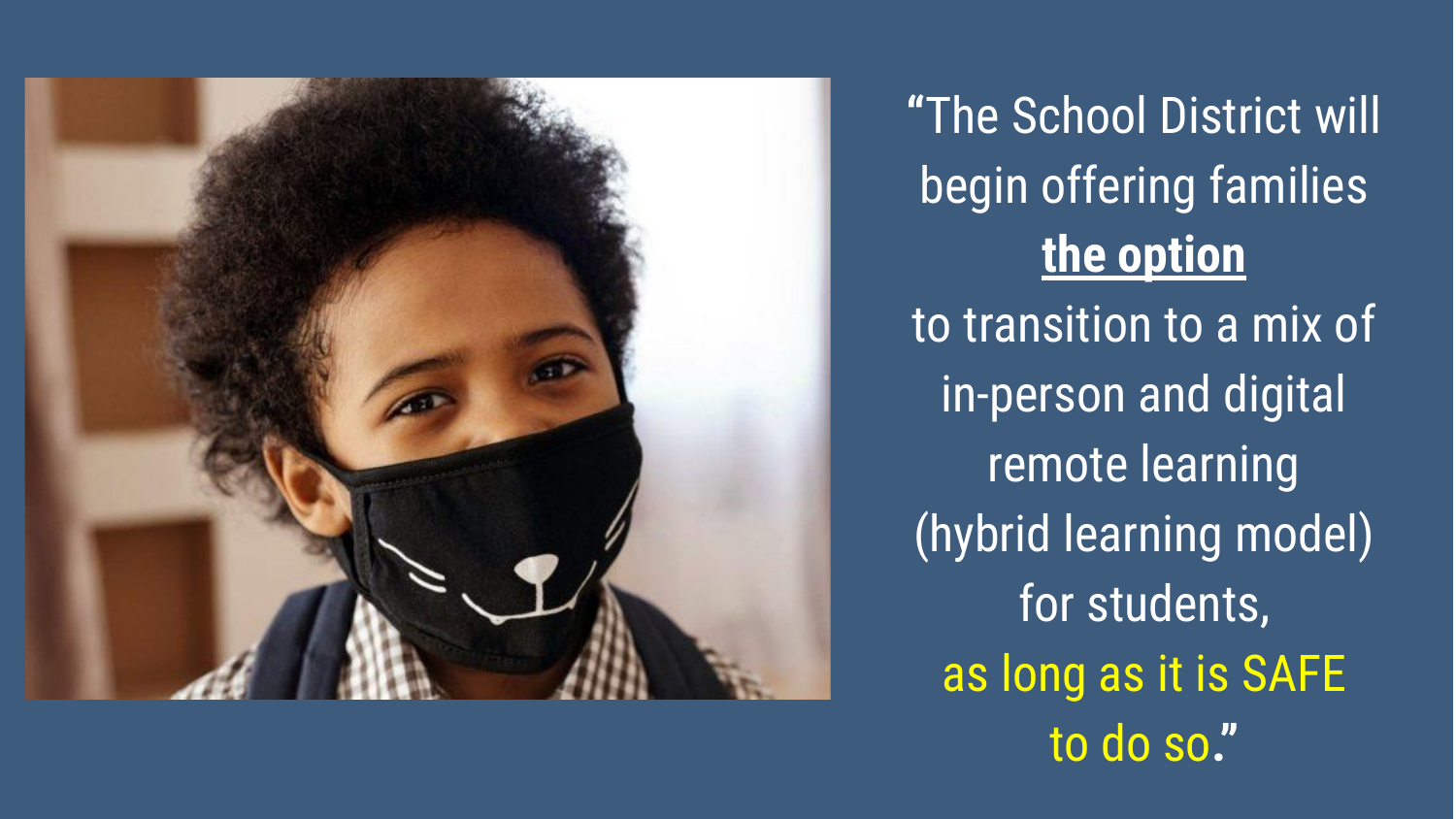**Many factors will influence** *how, when and if*  **we can proceed with in-person learning** 

#### *Flexibility and Patience will be Key!*

- **IF a significant number of teachers are unable to teach in person** due to health or other accommodations, hybrid learning may no longer be feasible OR some students may not remain with their current teachers.
- **IF a school cannot maintain safe social distancing requirements with an AA/BB schedule,** it will have to shift to a different schedule that better meets their needs.
- **IF a vast majority of families choose to remain 100% digital,** hybrid learning may not be feasible.
- **AND COVID-19 conditions** are constantly changing, sometimes very quickly. At any time, PDPH may require us to halt our plans OR temporarily close a classroom, part or all of a school, or the entire District to help minimize the spread of COVID-19. In these cases, students will immediately shift to digital learning from home until it is safe to resume their in-person schedules.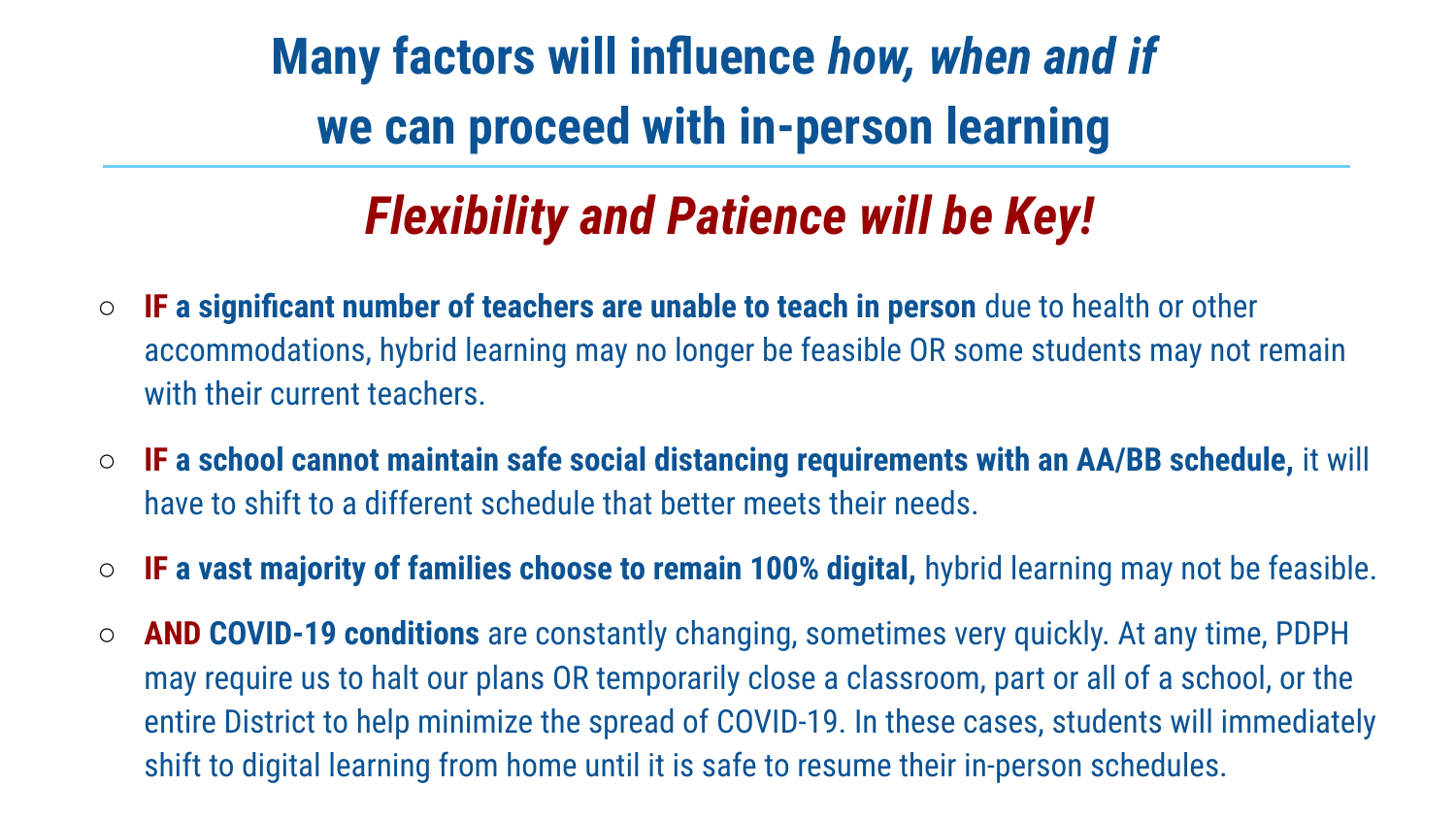#### **The Plan: Phasing Groups of Students in Slowly and Safely**

- **Not all students will have the option to participate in hybrid learning at the same time.** 
	- Students will phase in slowly, starting with PreK 2.
	- We will carefully monitor school health and safety practices and ensure that COVID-19 conditions support continued in-person learning before adding more students.
- **Other student groups will continue to slowly phase in as long as it is safe to do so.**
- **While all teachers are welcome to teach from their classrooms, not all teachers will be required to return to school at the same time.** Instructional and support staff will be phased in in advance of the planned phase-in for students to ensure a smooth and orderly transition.

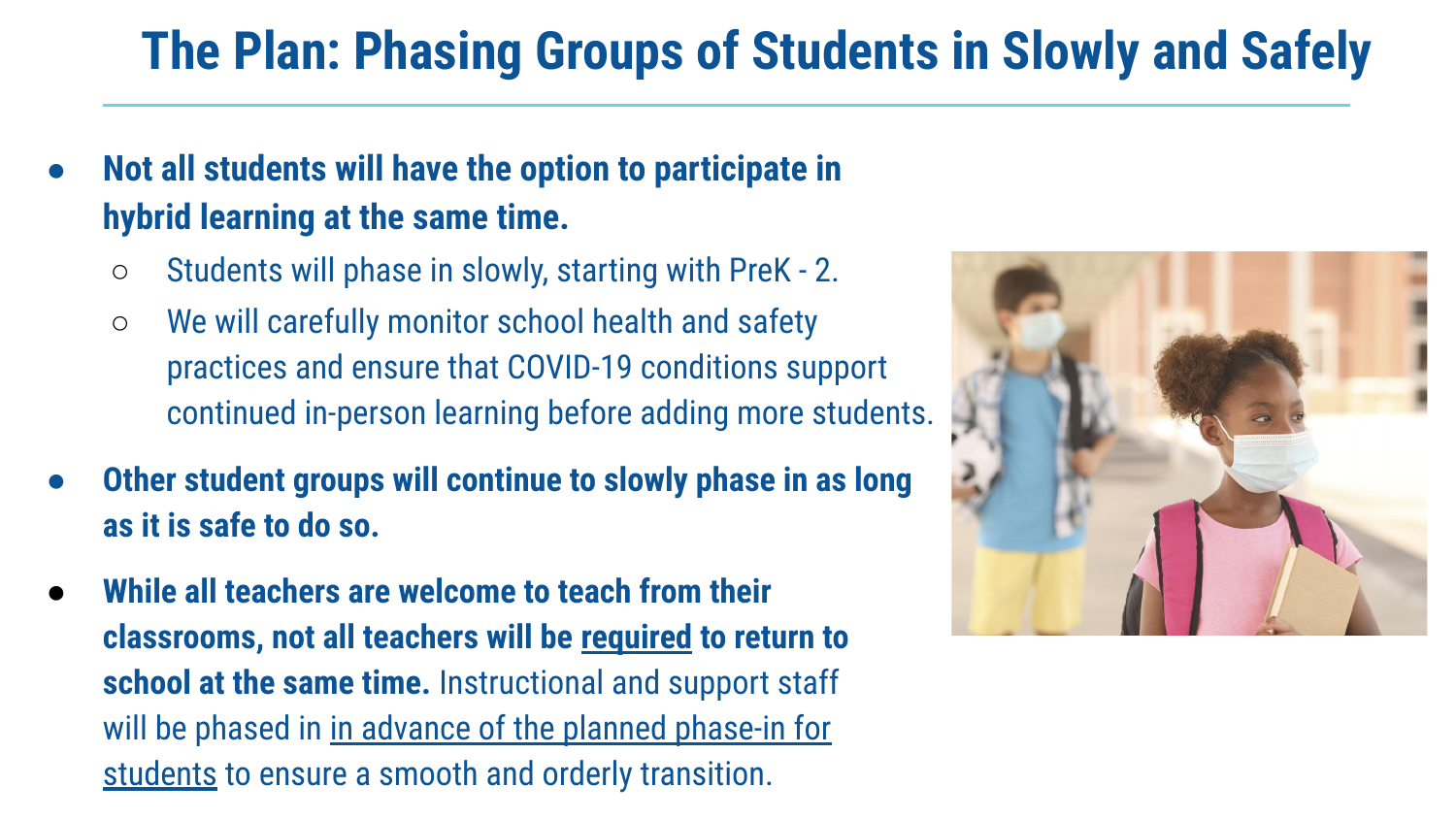#### **The Phase-In Schedule As Currently Planned**

| <b>Phase</b>   | <b>Student Group</b>                                                  | <b>Phase-In Timing</b><br>As long as conditions support<br>it is safe to proceed |  |
|----------------|-----------------------------------------------------------------------|----------------------------------------------------------------------------------|--|
| 1              | <b>All Pre K - 2 Students</b>                                         | <b>November 30, 2020</b>                                                         |  |
| $\overline{2}$ | <b>Students with Complex Needs* in Grades 3-12</b>                    | <b>TBD</b><br><b>Ideally January</b>                                             |  |
| 3              | <b>9th Grade Students and CTE students</b>                            | Ideally late Jan/<br><b>Early Feb</b>                                            |  |
| $4+$           | Order and timing for remaining student groups TBD based on conditions |                                                                                  |  |

*\*Students with low incidence disabilities, who are intellectually disabled, receive life skills supports, are visually impaired, deaf/hard hearing, receive multiple disability support, are autistic and/or on autistic spectrum with significant supports including language supports and physical support.*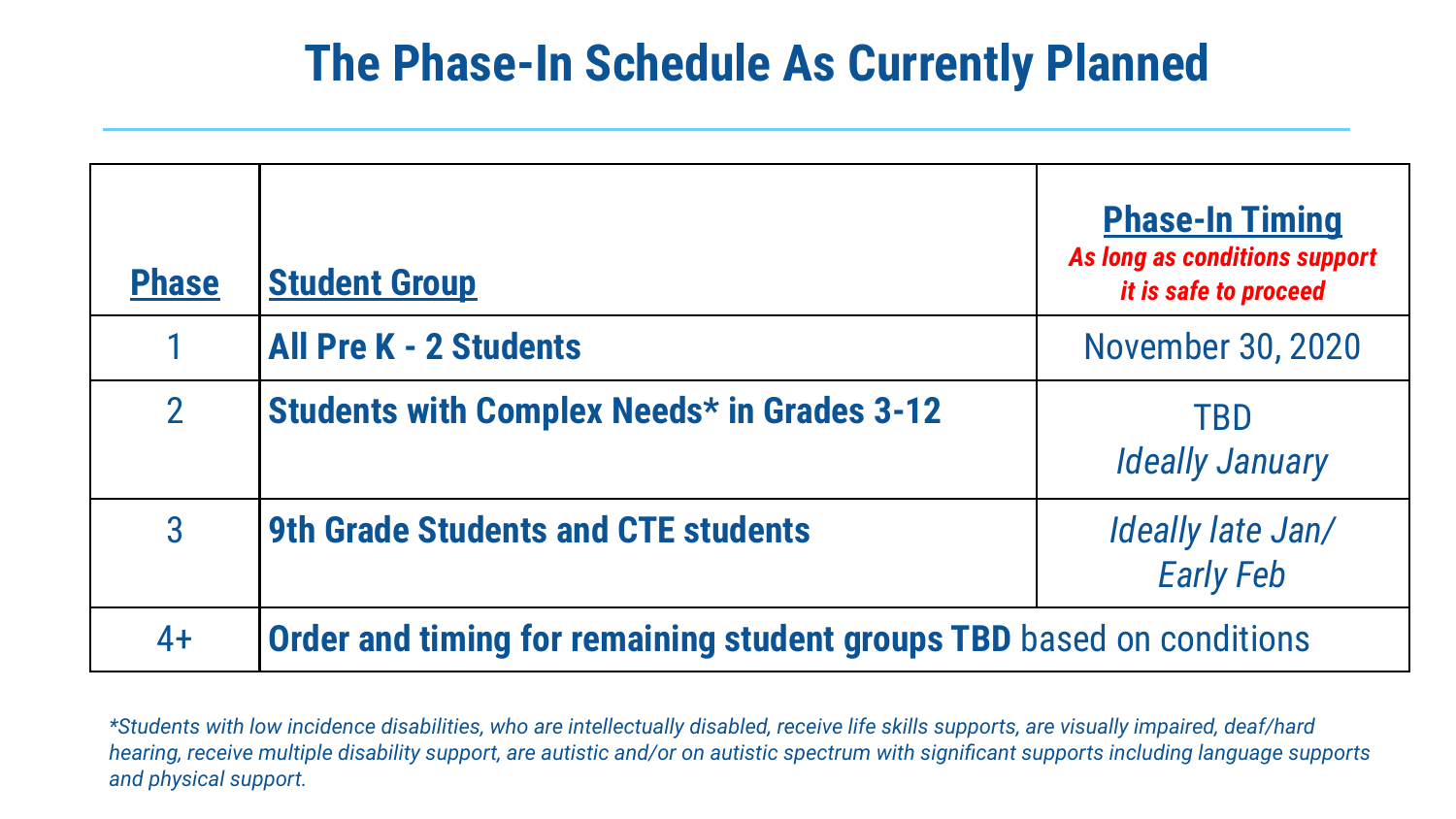#### **Hybrid or Digital Learning - Families Will Be Able to Choose**



- During each phase-in, families will first learn about & understand their options, then they will be able to choose hybrid learning OR all digital learning remotely.
- For Phase 1 *PreK-2 families only***:**
	- **Building awareness and understanding of options Oct. 14 26**.
	- **○ Selection window for Phase 1 --** *PreK-2 families only* **-- Oct. 26 30.** 
		- If no selection is made by the family, the student will remain 100% digital.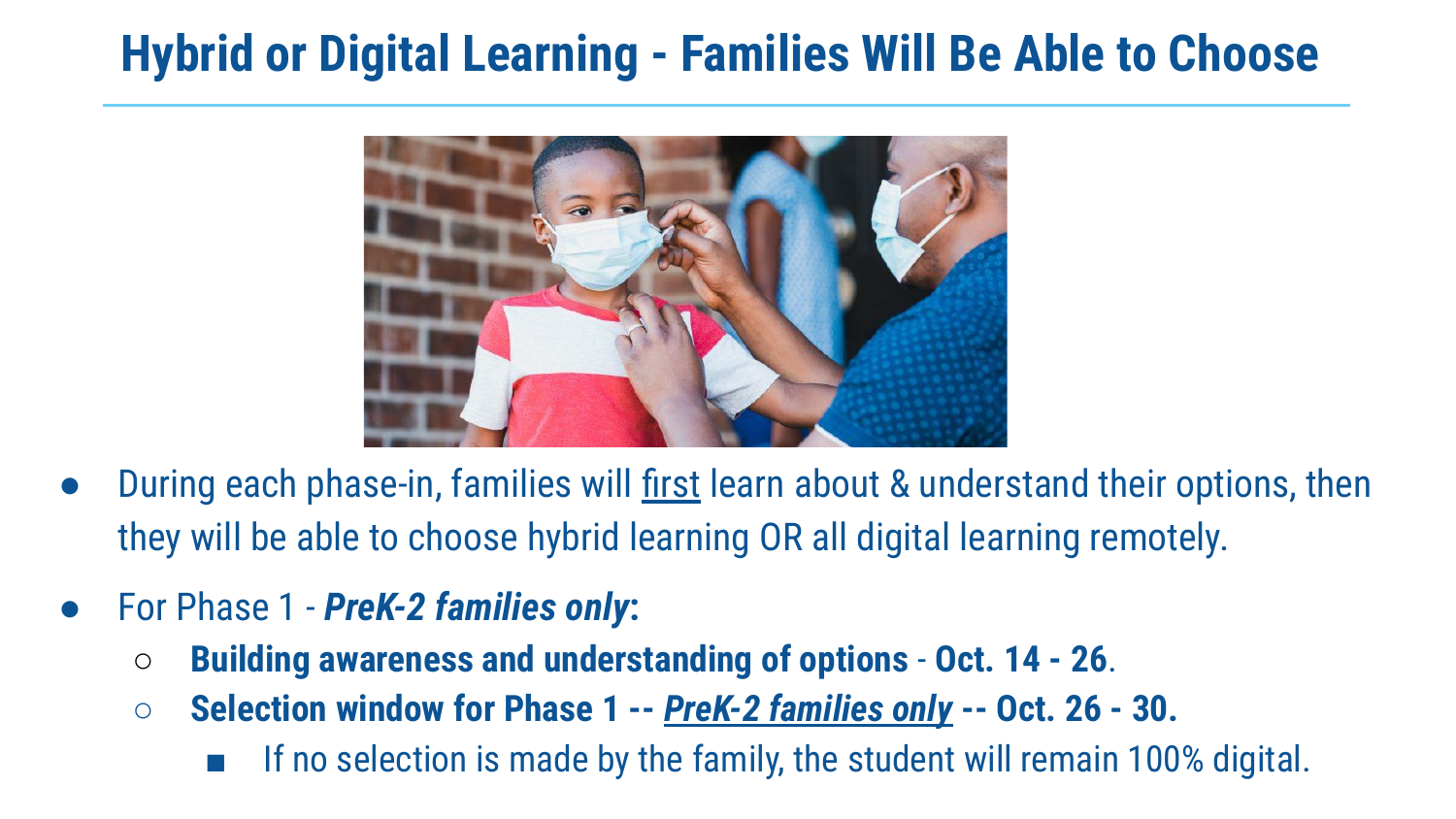#### **The Student Experience**

**Most schools will follow an AA/BB schedule where ½ of the in-person students will attend schools in-person on Mondays/Tuesdays, and the other ½ on Thursdays/Fridays. This staggered scheduling limits the number of students in schools each day and helps maintain social distancing.** 

- Teachers will provide direct instruction to all students either via in-person learning or via livestream.
- Hybrid students will attend school in person 2x/wk and engage remotely via livestream on the days they are home. Digital students will receive instruction via live stream daily.
- During virtual independent learning and practice, students will log off of their computers and complete their assignments. In-person students will complete assignments in class.
- Small group instruction will occur throughout the week.

*\* Schools unable to do an AA/BB schedule will use an alternate model that better meets their specific needs while maintaining safety protocols.*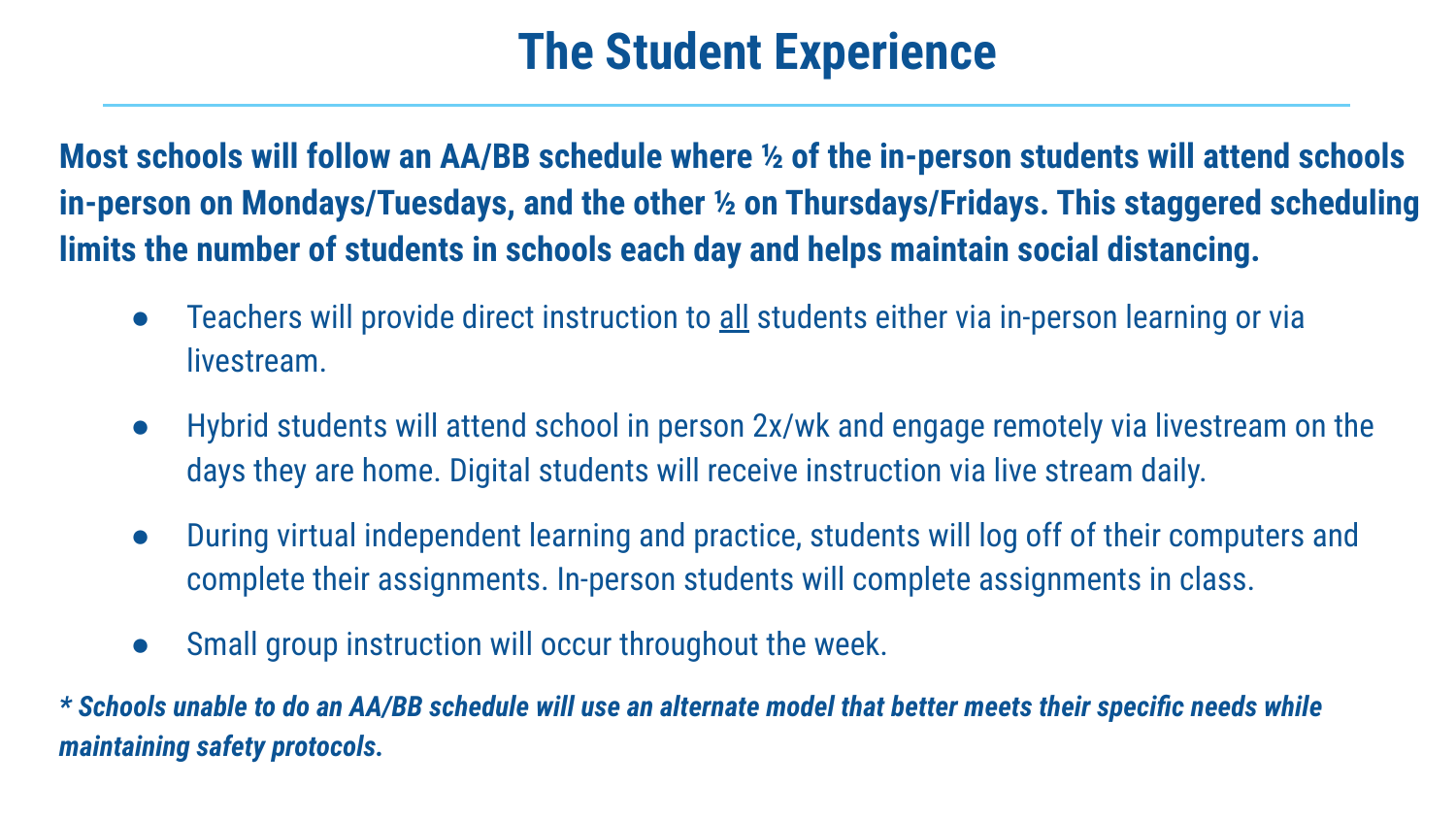#### **Sample Hybrid AA/BB Schedule**

|                                 | Monday & Tuesday                                                                                                                                             | Wednesday                                                                                              | Thursday & Friday                                                                                                                                                    |
|---------------------------------|--------------------------------------------------------------------------------------------------------------------------------------------------------------|--------------------------------------------------------------------------------------------------------|----------------------------------------------------------------------------------------------------------------------------------------------------------------------|
| <b>A Students</b>               | In-person direct instruction<br>with teacher +<br>independent learning<br>(students pulled for small group instruction)                                      | All students<br>learn remotely<br>and receive<br>direct<br>instruction,<br>independent<br><b>tasks</b> | At-home direct instruction w/<br>teacher via live stream<br>+ At-home independent<br>learning and tasks                                                              |
| <b>B Students</b>               | At-home direct instruction w/<br>teacher via live stream<br>+ At-home independent<br>learning and tasks                                                      |                                                                                                        | In-person direct instruction<br>with teacher<br>+ independent learning<br>(students pulled for small group instruction)                                              |
| 100% Digital<br><b>Students</b> | At-home direct instruction w/<br>teacher via live stream<br>+ At-home independent learning<br>and tasks + small group instruction                            | and small group<br>instruction.                                                                        | At-home direct instruction w/<br>teacher via live stream<br>+ At-home independent learning<br>and tasks + small group instruction                                    |
| <b>Teachers</b>                 | Deliver In-Person instruction to A;<br>Live stream to B & digital students;<br>during independent learning facilitate<br>SGI for A and 100% digital students | <b>Deliver instruction</b><br>remotely &<br>facilitate SGI for<br><b>students</b>                      | Deliver In-Person instruction to B;<br>Live stream to A & digital students;<br>during independent learning time<br>facilitate SGI for B and 100% digital<br>students |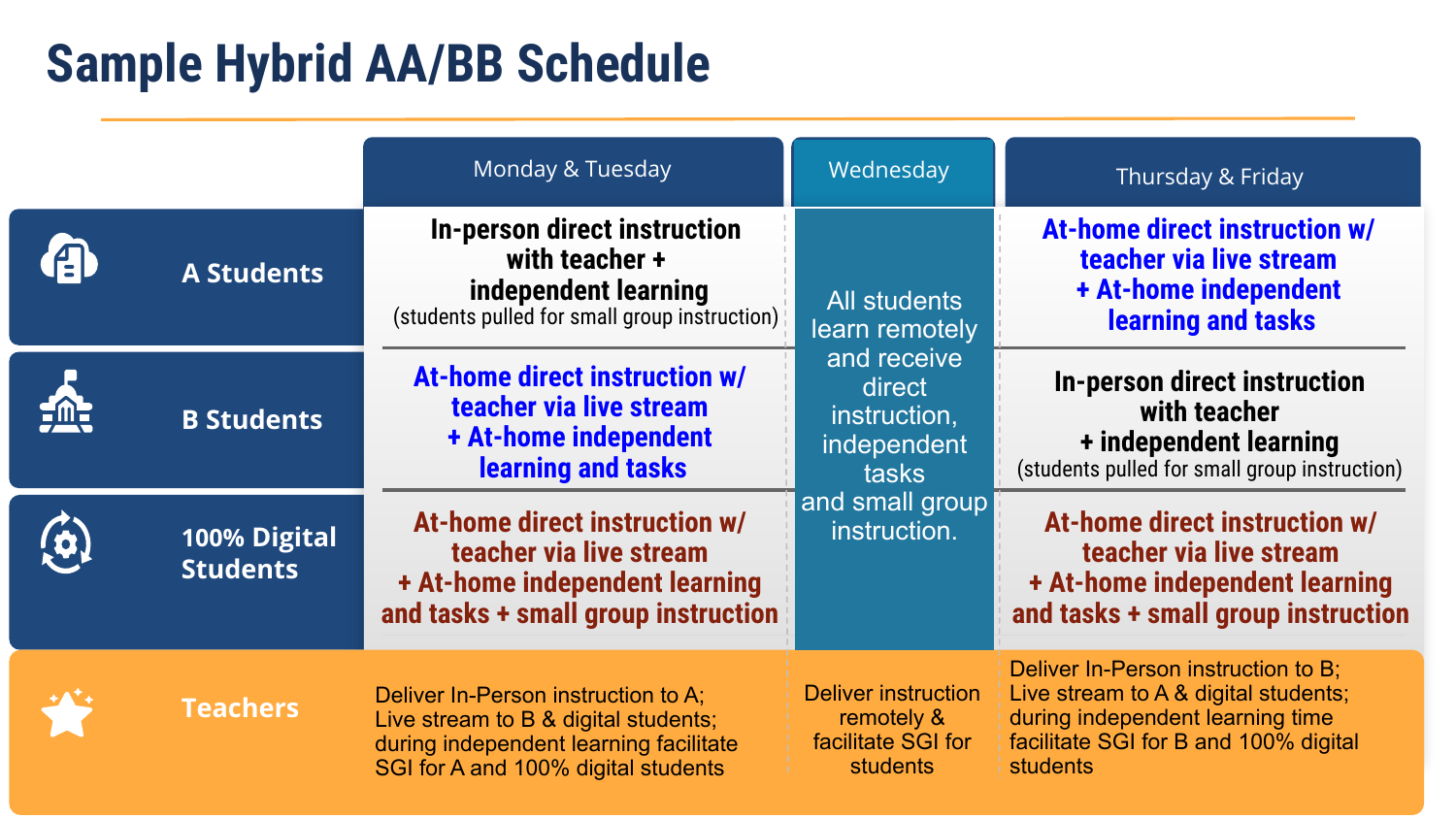#### **Our goal** *whenever possible* **is for students to continue with their current teachers whether they choose hybrid or digital learning.**



- Classrooms will have technology that allows teachers to livestream lessons from their classrooms, teaching students who are at school in-person and students logged in remotely, at the same time.
- **However**, some teachers may not be able to safely teach in person due to health or other accommodations. In those cases, a different teacher will be assigned to teach the class.